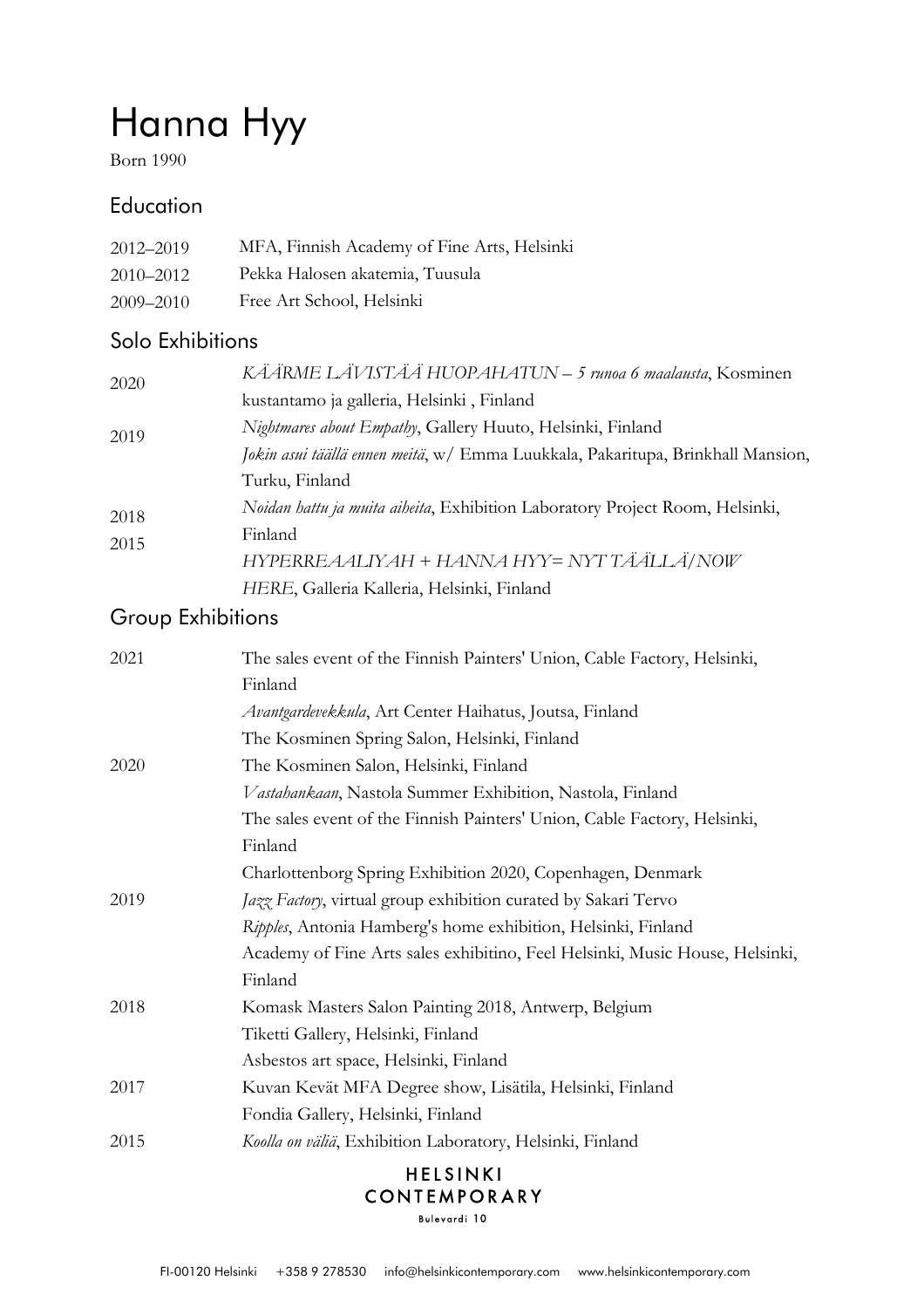| 2014 | Art of Basware, Music House, Helsinki, Finland                   |
|------|------------------------------------------------------------------|
|      | BFA exhibition 2014, Exhibition Laboratory, Helsinki, Finland    |
| 2008 | Goodbye Haaik - Hello Ridge, Galleria Pinna, Savonlinna, Finland |

#### Coming Exhibitions

2022 Solo exhibition, tm•gallery, Helsinki, Finland

#### Selected Collections

Hämäläis-Osakunta (Tavastia Nation) Art Collection Finnish Art Society Private collections

## Grants & residencies

| 2021 | Arts Promotion Centre Finland, Artist grant          |
|------|------------------------------------------------------|
| 2021 | Titanik Gallery mini residency, Turku, Finland       |
| 2021 | Arts Promotion Centre Finland, Corona grant (fall)   |
| 2020 | Arts Promotion Centre Finland, Corona grant (spring) |
| 2020 | Frame Finland, Travel grant                          |
| 2019 | Paulo Foundation                                     |
| 2019 | Finnish Cultural Foundation, six month grant         |
|      |                                                      |

#### HELSINKI CONTEMPORARY Bulevardi 10